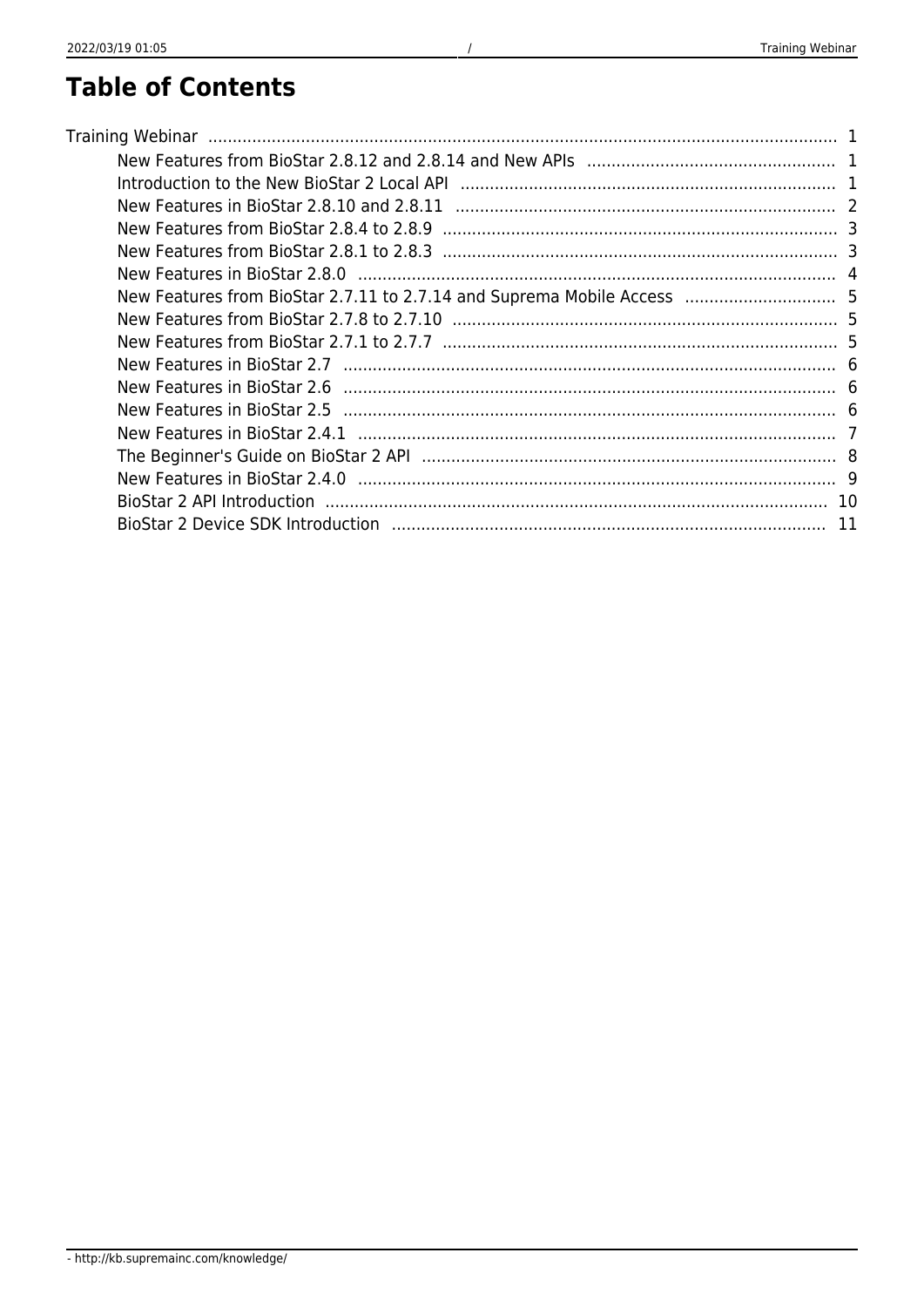## <span id="page-1-0"></span>**Training Webinar**

Suprema offers a variety of training options to help you learn Suprema products without a barrier. The training programs are designed not only for beginners but also for system integrators and advanced learners. For a list of presentations and Q&A, please refer the Suprema Webinars page.

Suprema Webinars : [Visit the Suprema Webinars page](https://support.supremainc.com/en/support/solutions/24000002753)

#### <span id="page-1-1"></span>**New Features from BioStar 2.8.12 and 2.8.14 and New APIs**

[Presentation and Q&A List](https://support.supremainc.com/en/support/solutions/articles/24000075449--biostar-2-biostar-2-new-features-new-apis-v2-8-12-v2-8-14-)



### **[New Features from BioStar 2.8.12 and](http://www.youtube.com/embed/XUdsoRmaO5o) [2.8.14 and New APIs](http://www.youtube.com/embed/XUdsoRmaO5o)**

#### <span id="page-1-2"></span>**Introduction to the New BioStar 2 Local API**

[Presentation and Q&A List](https://support.supremainc.com/en/support/solutions/articles/24000073033--biostar-2-api-introduction-to-the-new-biostar-2-local-api)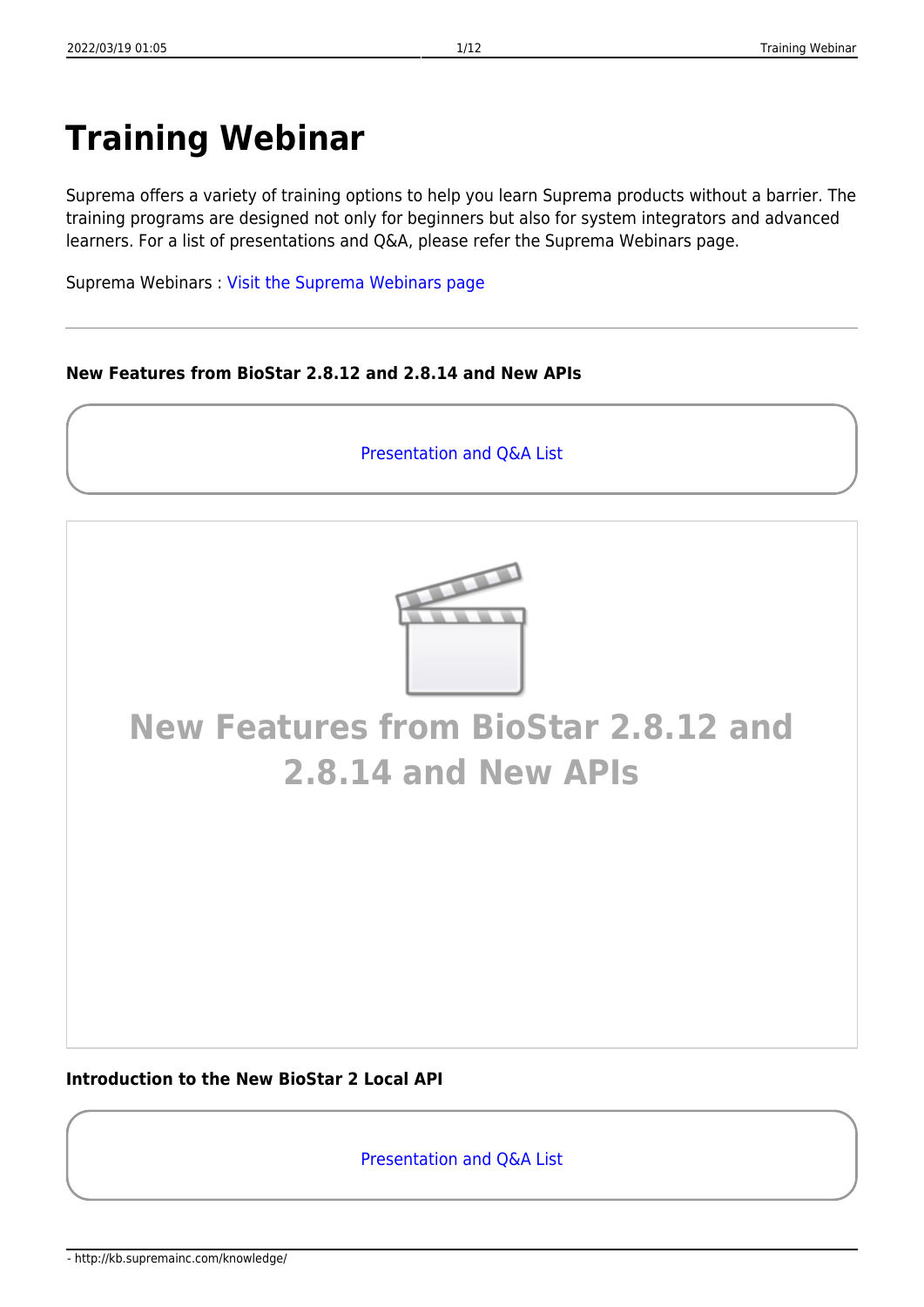

### **[Introduction to the New BioStar 2 Local](http://www.youtube.com/embed/qPeBl6cOPfI) [API](http://www.youtube.com/embed/qPeBl6cOPfI)**

<span id="page-2-0"></span>**New Features in BioStar 2.8.10 and 2.8.11**

[Presentation and Q&A List](https://support.supremainc.com/en/support/solutions/articles/24000069402--biostar-2-biostar-2-sw-new-features-v2-8-10-v2-8-11-)



### **[New Features in BioStar 2.8.10 and](http://www.youtube.com/embed/oSNcibRahSE) [2.8.11](http://www.youtube.com/embed/oSNcibRahSE)**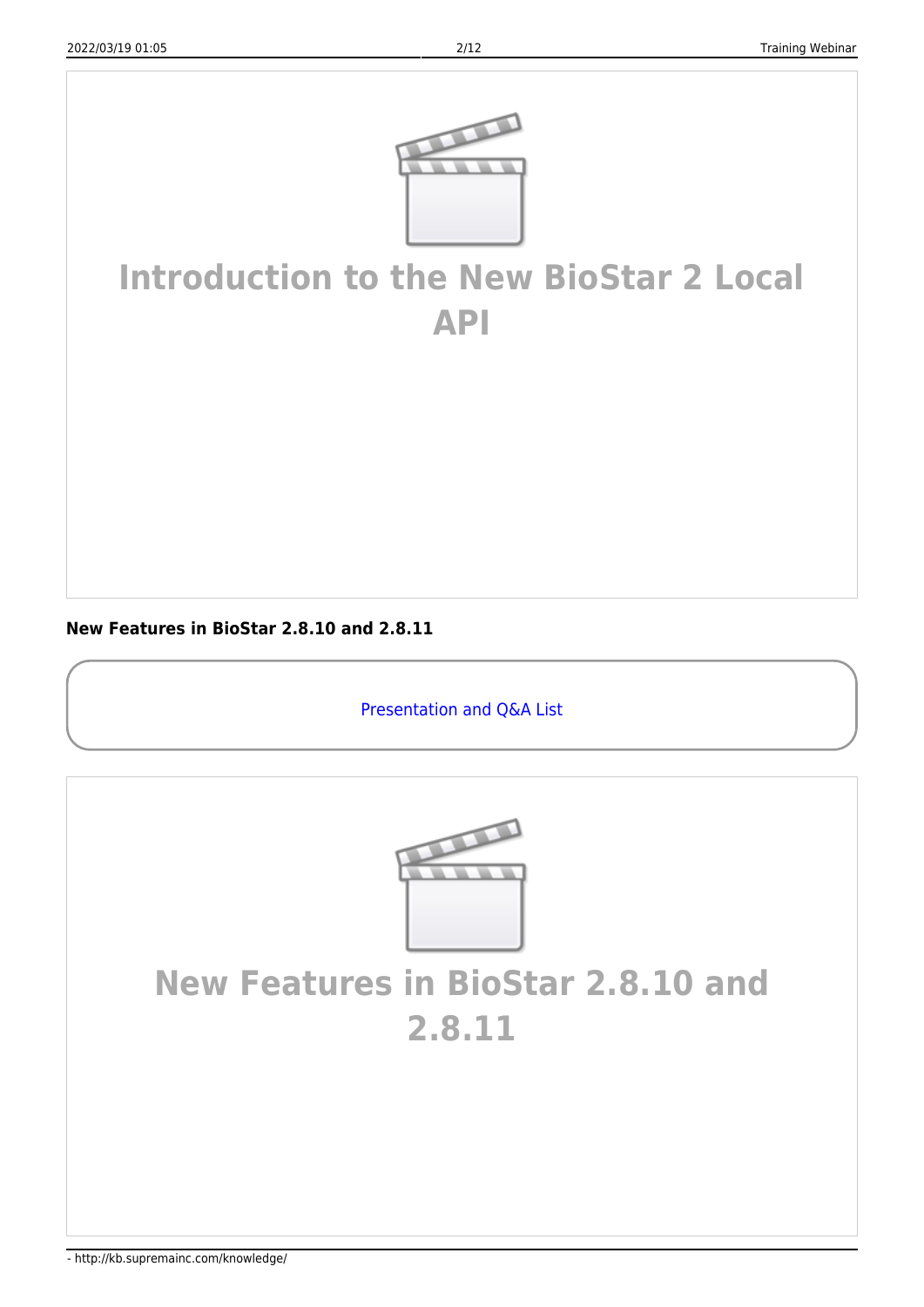#### <span id="page-3-0"></span>**New Features from BioStar 2.8.4 to 2.8.9**

#### [Presentation and Q&A List](https://support.supremainc.com/en/support/solutions/articles/24000064342--biostar-2-biostar-2-sw-new-features-v2-8-4-v2-8-9-)



### **[New Features from BioStar 2.8.4 to 2.8.9](http://www.youtube.com/embed/_Gr-yL0-MRs)**

<span id="page-3-1"></span>**New Features from BioStar 2.8.1 to 2.8.3**

[Presentation and Q&A List](https://support.supremainc.com/en/support/solutions/articles/24000058667--biostar-2-biostar-2-new-feature-v2-8-1-2-8-3-with-v2-8-2-90x)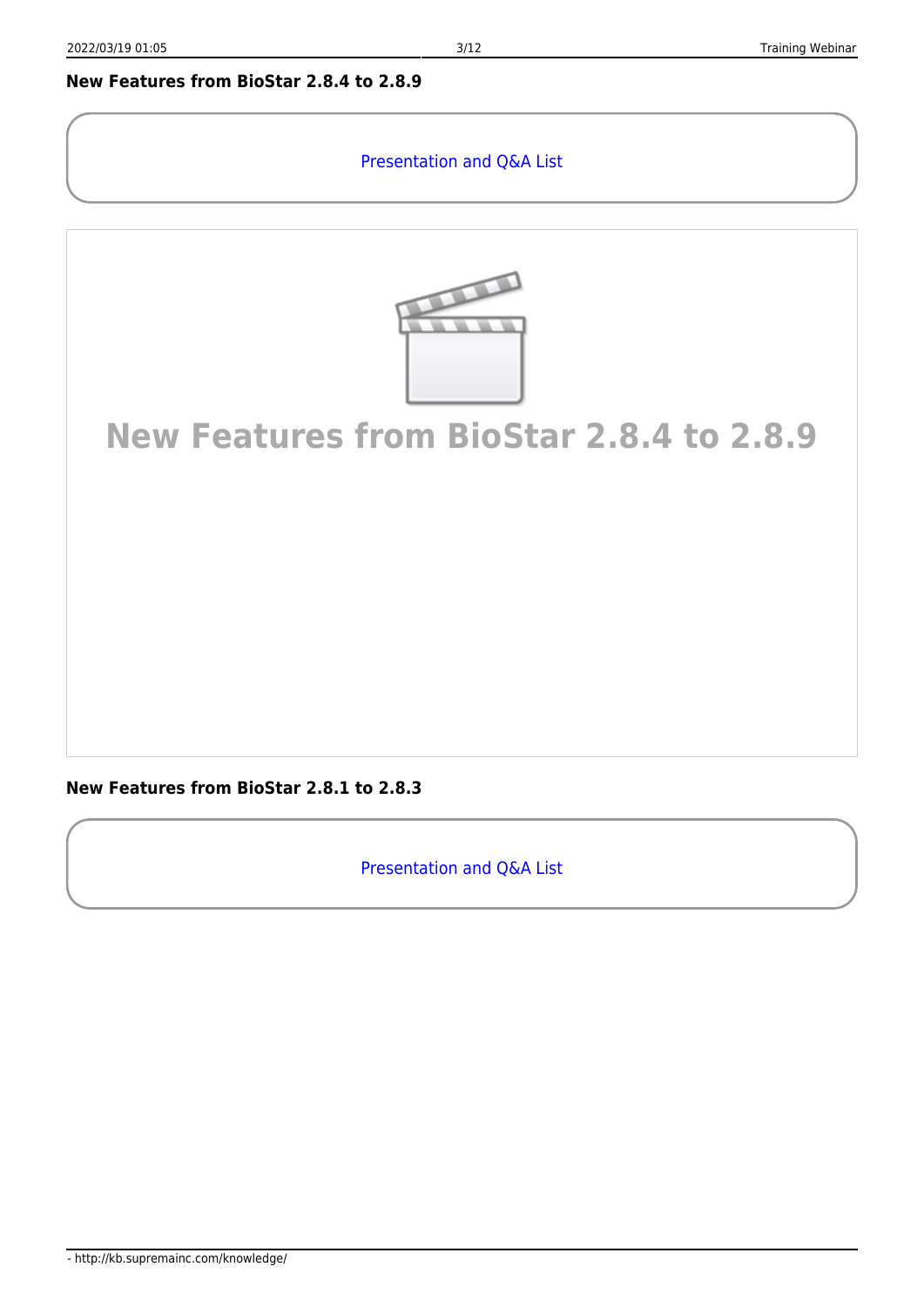

### **[New Features in BioStar 2.8.1 to 2.8.3](http://www.youtube.com/embed/p4Z3h7E_91Q)**

<span id="page-4-0"></span>**New Features in BioStar 2.8.0**

[Presentation and Q&A List](https://support.supremainc.com/en/support/solutions/articles/24000055756--biostar-2-overview-of-biostar-2-v2-8-and-cyber-security)



### **[New Features in BioStar 2.8.0](http://www.youtube.com/embed/l61K0ZQDVf0)**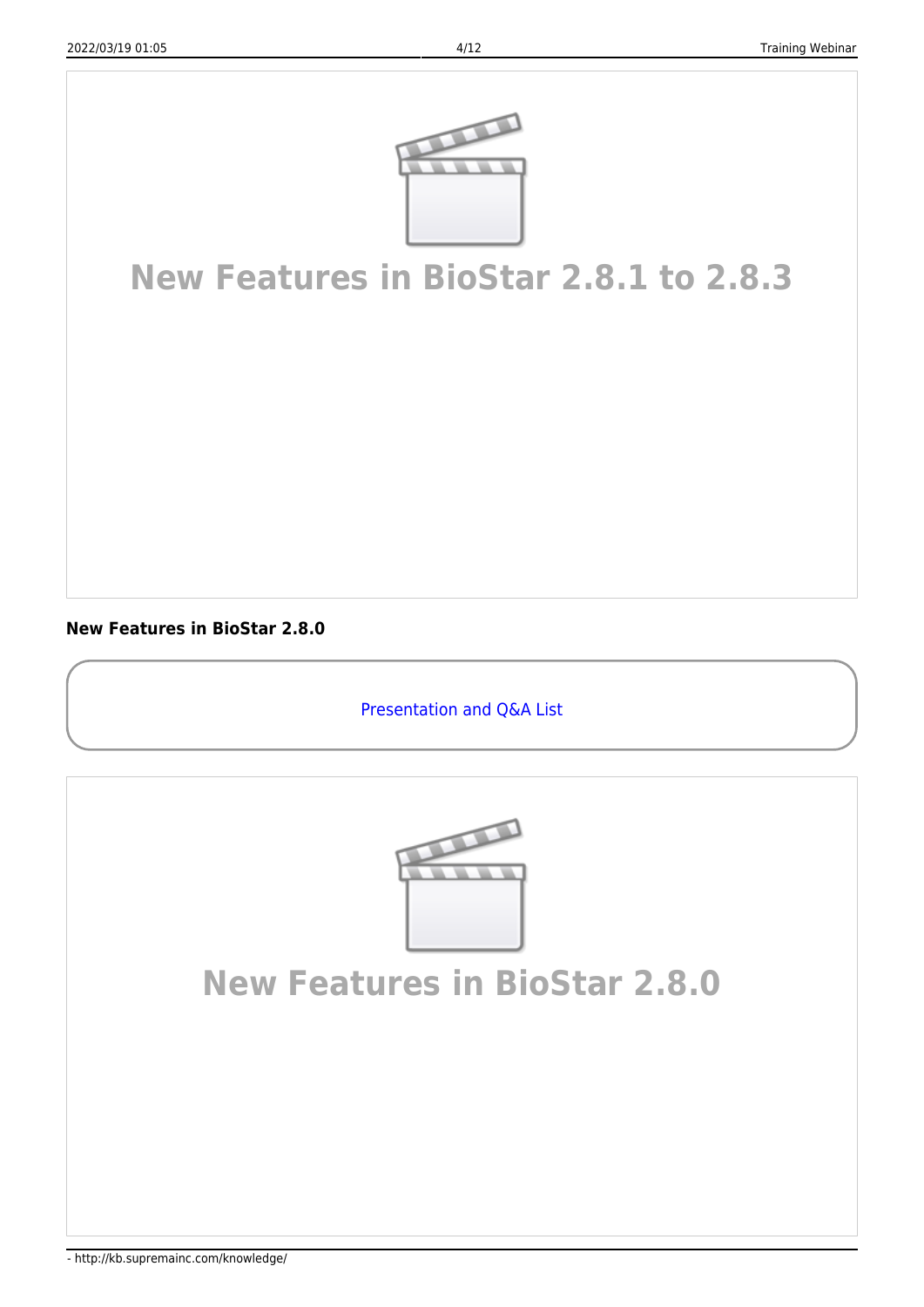#### <span id="page-5-0"></span>**New Features from BioStar 2.7.11 to 2.7.14 and Suprema Mobile Access**

[Presentation and Q&A List](https://support.supremainc.com/en/support/solutions/articles/24000054883--biostar-2-overview-of-biostar-2-s-latest-release-and-how-to-use-suprema-mobile-access)



### **[New Features from BioStar 2.7.11 to](http://www.youtube.com/embed/KaFht-zQIXU) [2.7.14](http://www.youtube.com/embed/KaFht-zQIXU)**

<span id="page-5-1"></span>**New Features from BioStar 2.7.8 to 2.7.10**

Save this slide file

<span id="page-5-2"></span>**New Features from BioStar 2.7.1 to 2.7.7**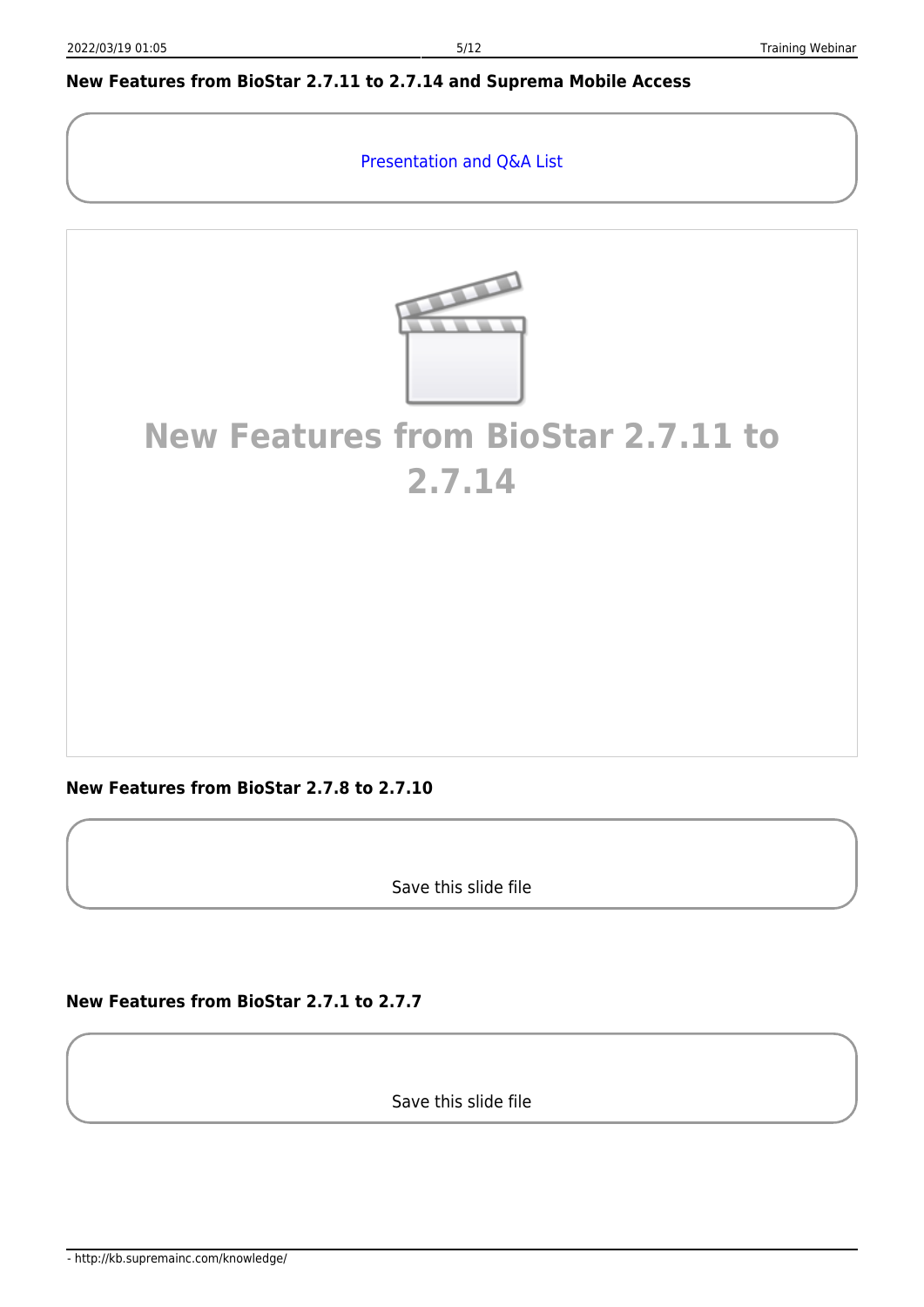#### <span id="page-6-0"></span>**New Features in BioStar 2.7**

[Save this slide file](http://kb.supremainc.com/knowledge/lib/exe/fetch.php?media=en:sgpp_technicaltrainingsession1_biostar2.7_newfeatureinstroduction_distribution.pdf)

#### <span id="page-6-1"></span>**New Features in BioStar 2.6**

[Save this slide file](http://kb.supremainc.com/knowledge/lib/exe/fetch.php?media=en:biostar_2.6.1_new_features_final.pdf)



#### <span id="page-6-2"></span>**New Features in BioStar 2.5**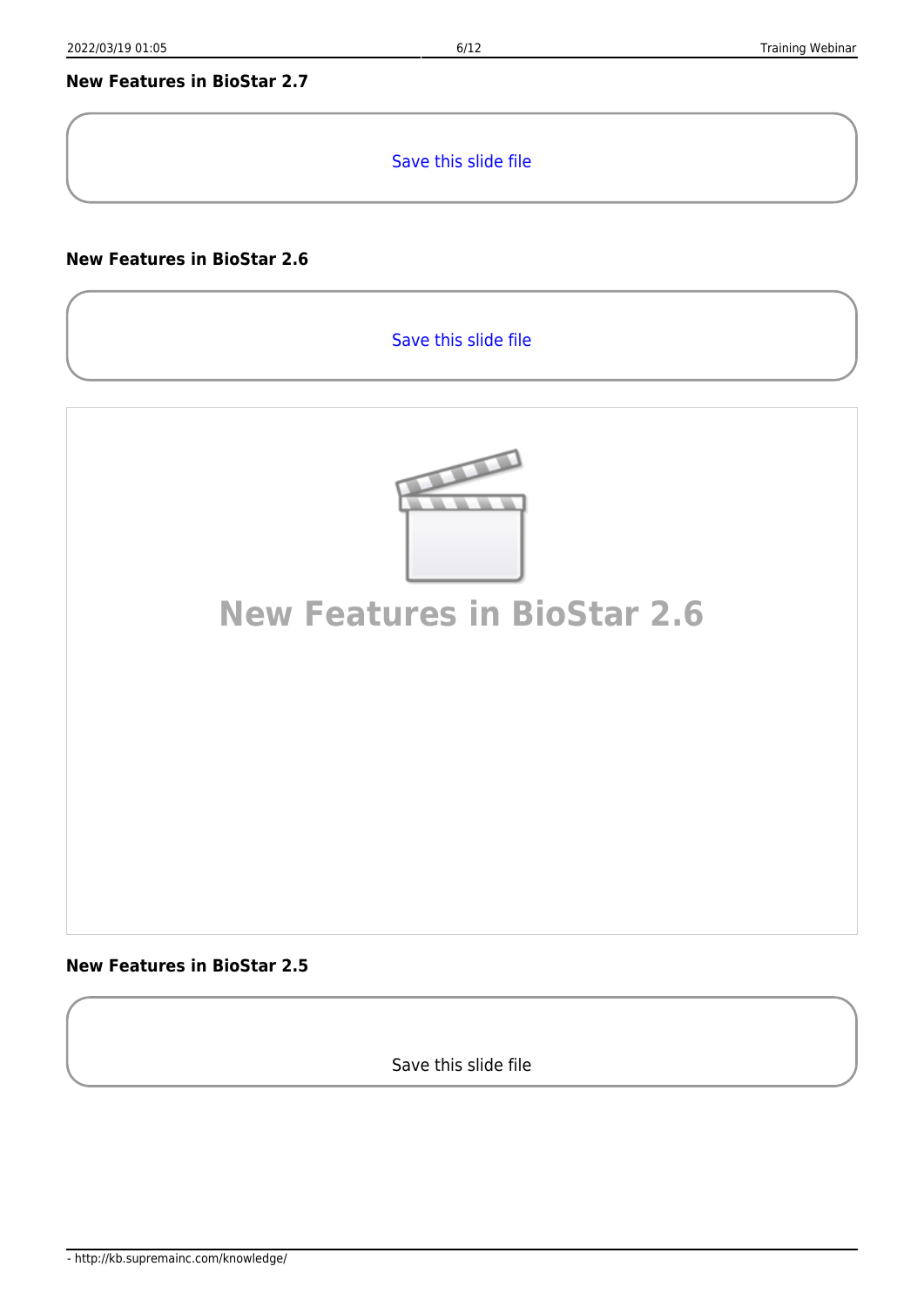

### **[New Features in BioStar 2.5](http://www.youtube.com/embed/aDvmm984ZOY)**

<span id="page-7-0"></span>**New Features in BioStar 2.4.1**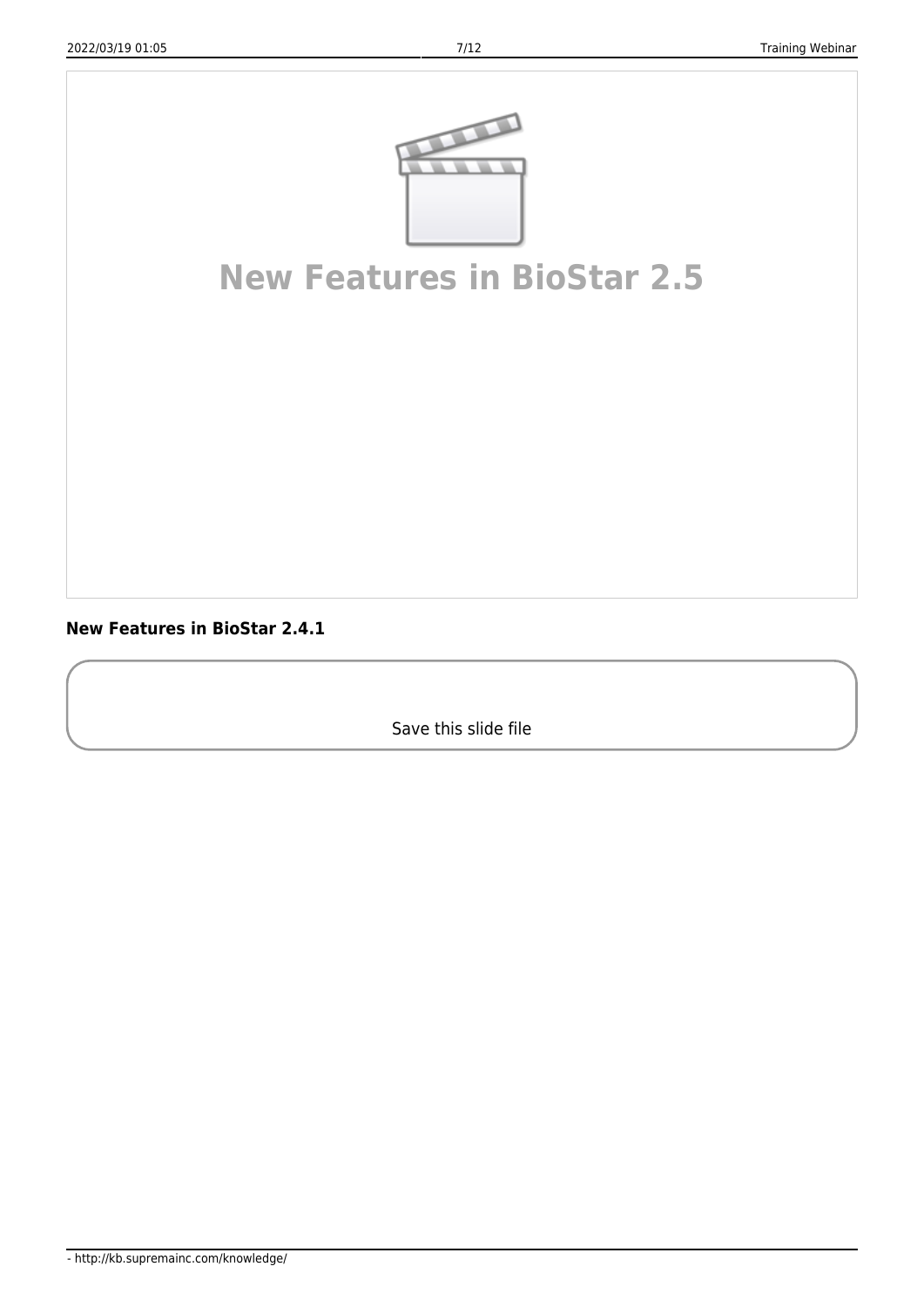

### **[New Features in BioStar 2.4.1](http://www.youtube.com/embed/w80AjFj1Vk0)**

<span id="page-8-0"></span>**The Beginner's Guide on BioStar 2 API**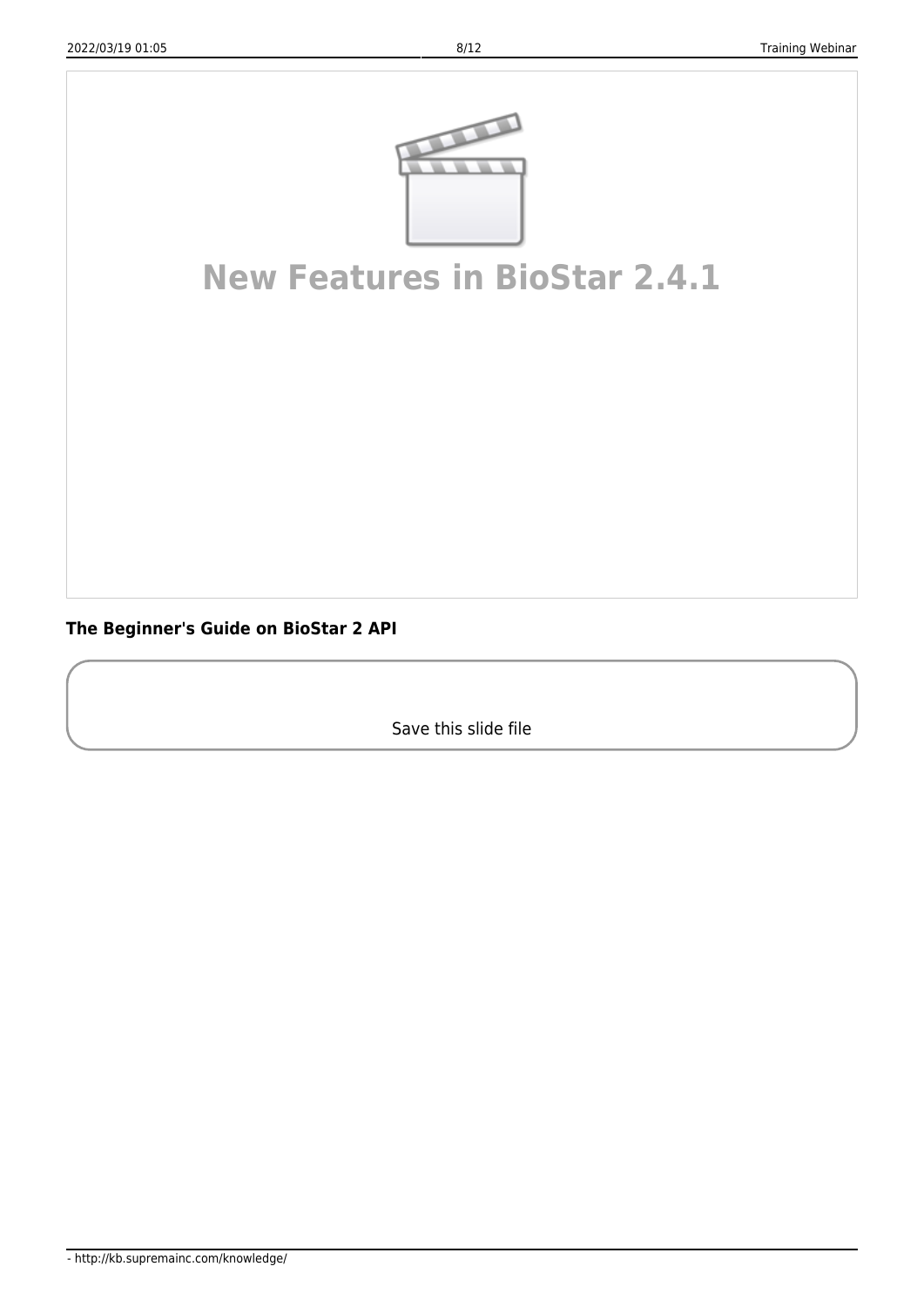

# **[The Beginner's Guide on BioSTar 2 API](http://www.youtube.com/embed/dA0QhhOEjLQ)**

<span id="page-9-0"></span>**New Features in BioStar 2.4.0**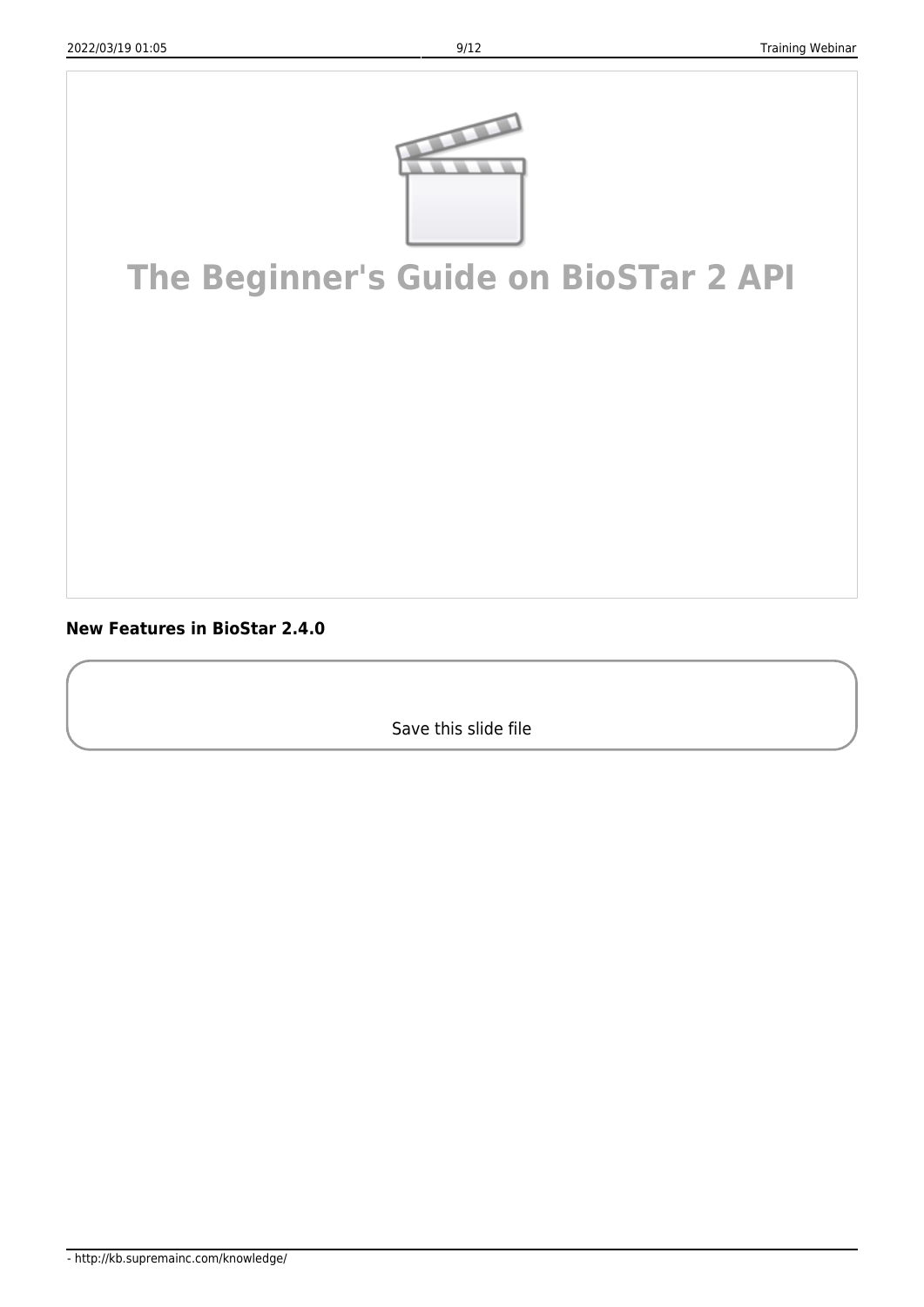

## **[New Features of BioStar 2.4.0](http://www.youtube.com/embed/E4P7bommnV0)**

<span id="page-10-0"></span>**BioStar 2 API Introduction**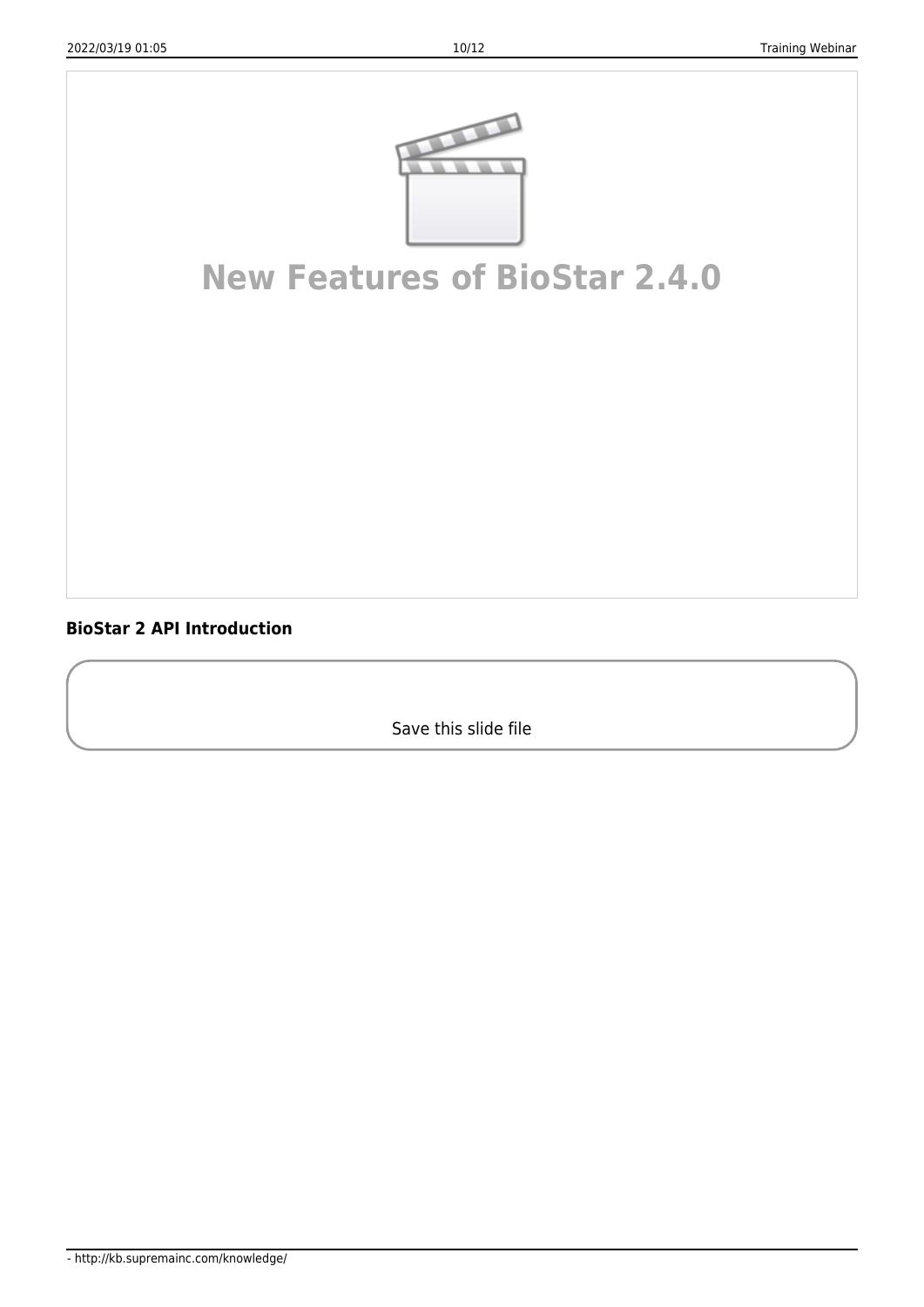

### **[BioStar 2 API Introduction](http://www.youtube.com/embed/7FwUhzDQpxk)**

<span id="page-11-0"></span>**BioStar 2 Device SDK Introduction**



### **[BioStar 2 Device SDK Introduction](http://www.youtube.com/embed/HCugsSQmaxU)**